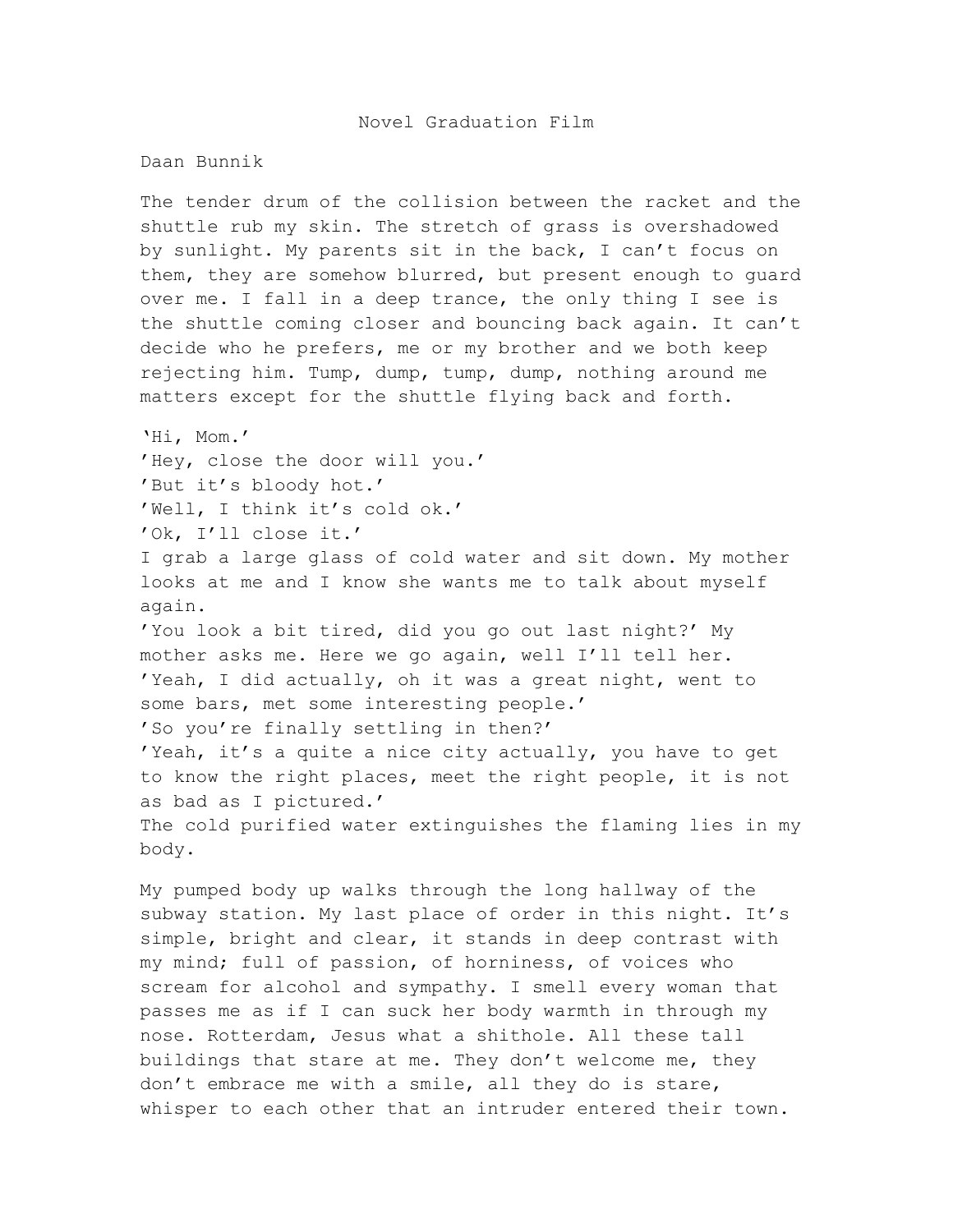Well fuck them, I don't need them. The streets are sober and empty. With all its power the city tries to keep people as far away from each others as possible. The shining lampposts are the only reminder that people actually live here, without them it looks like a desolated city that is left by its ashamed inhabitants; who couldn't take the ugliness anymore, all they could do was to show Rotterdam their back.

I walk towards Eendrachtsplein, groups of bees without a queen fly past each other in different directions, nobody knows the right way. They look like kids a day before their birthday searching for the presents their parents forgot to buy. No wonder there's no bar called Paradiso here. I take a seat at Rottown, the bar is half empty, people talk, laugh and drink. What brightens their day? I don't know, I don't see it. I can't share their joy, I can't find the relief they find here. I find nothing but shallowness and emptiness. I feel like I'm floating through the carcass of a gigantic whale, I slide towards his stomach and can't stop myself. The people who pulled themselves on the side of the whale his insides, act as lethargic animals, silently they watch me sliding to the end. Before I'm properly seated I hear the bartender shouting: 'Last round!' Christ it's not even midnight and they're closing the joint already. Half of the bar is still full, with people wanting to party on, yet the bar policy is determined; no fun tonight. I see a friend which I used to play football with in my hometown. He's an art history student, who doesn't like Dali and thinks art should become more accessible to the public. We spot each other, let him come to me. He walks over and with a smile he asks me: 'Hey man, what's up, you still like Dali?' 'Yeah, actually I still think he's fucking great! Still studying others peoples work?' 'Uh yeah…' 'Well fuck it, to which shithole do we go next?' 'You don't like this place?' 'Or the next.' 'You're not a fan of the city's night life then?' 'Night life? I can't seem to get past night. This bar is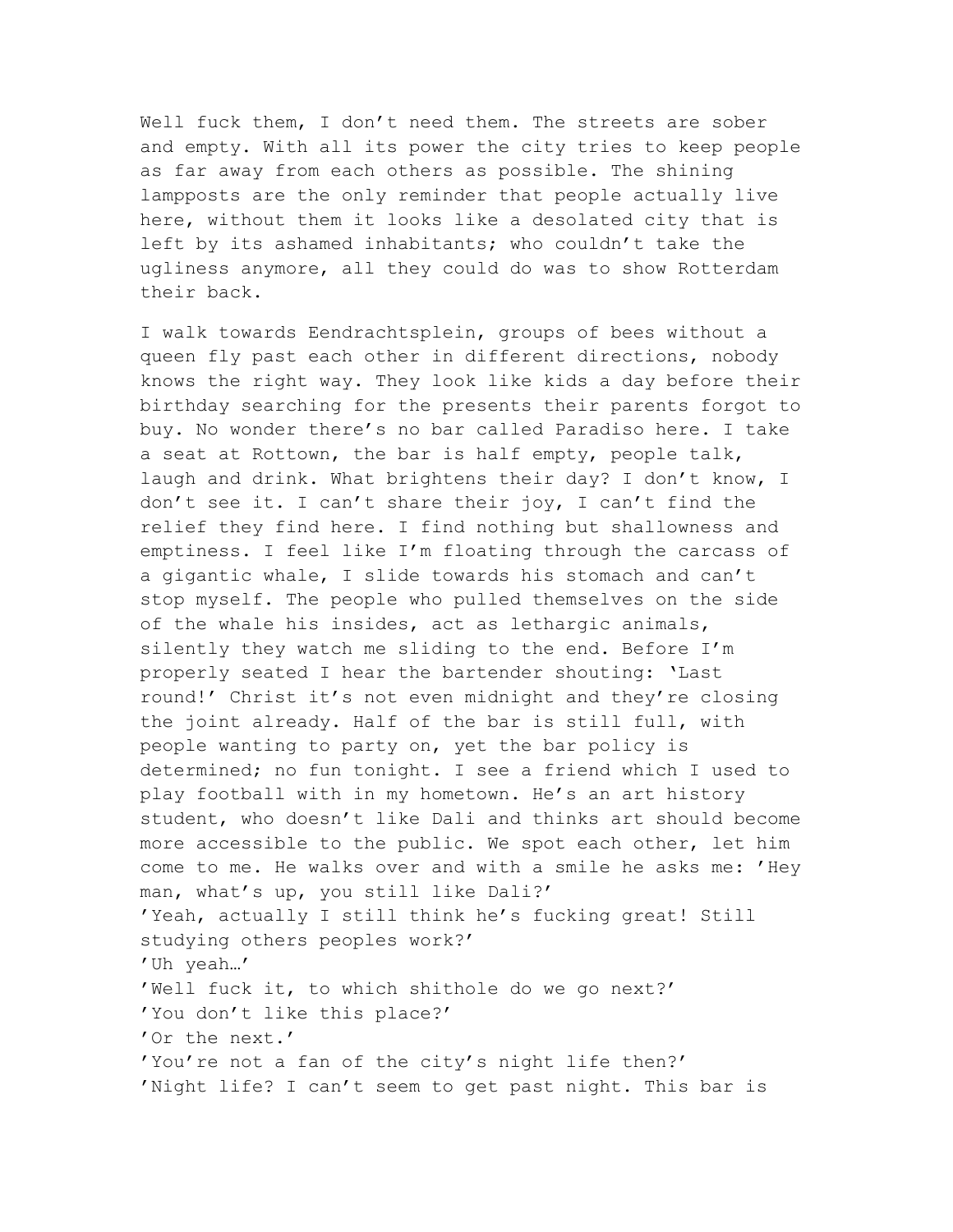already closing, even in our town we could go to several better bars than the options we are left here with.' A girl calls his name, his friends want to move on. We walk through the dark streets of Rotterdam, the alcohol is slowly crawling in my head like a small green monster spitting pure craziness through all the nerves of my brains. I see groups walking in other directions, apparently they know where they're going. Maybe there is something I've missed in this town, maybe there are warm, muggy places. We enter art street where some bars are still open. The galleries are black, I can't see inside, I only see my own reflection. I wish somebody would stop me, right here right now and just hold me. Two warm arms around me, who whisper in my ear: 'everything will be all right' and who hold me till I don't know which day it is.

'Why did you come home?' My mother asks me. 'Why? I don't know, because it's fun. Why do you ask?' 'Well, since you moved out, you haven't spent a week over there without coming back. Don't get me wrong, it is fun, but shouldn't you stay there for a couple of weeks to get settled?' 'I am settled! … I am just bored there, almost everyone still lives here, you know?!' 'Ok, true, but how are you ever going to build a life up there…'

'Is there still some bread left?'

When I enter the bar, the eyes avoid me as if I'm here to tell them bad news they're not ready to hear. I order a beer from the uninterested bartender. I look around, see only backs of groups talking to each other, what is this, first grade all over again? Finally a pair of eyes find me. The person to who they belong make me glow inside. 'Hi, are you from around?' I ask her with pain in my stomach.

'Yes, actually I am.'

'Is there any place that isn't as stiff as here, where there aren't well fed thirty plus men, who live to brag?' 'No, for a Wednesday this is it and I like it.' 'Hmmm, ok, did you ever see a naked clown riding his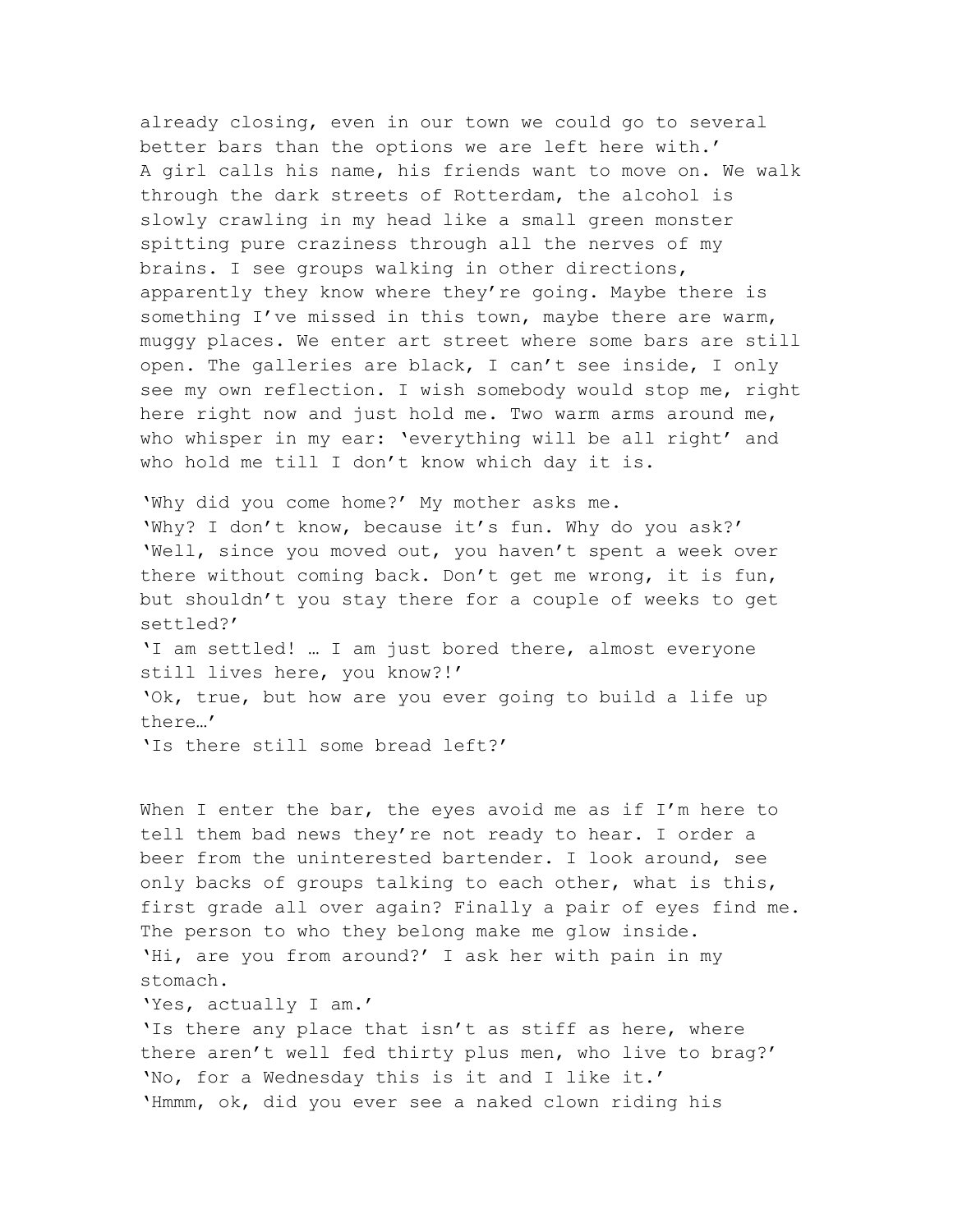tricycle with a pregnant hamster tied down on his head?' 'Uhh, no.' 'You haven't? That's a shame, it's an experience in itself, you really should see it before the chiwawa cries Polizei! Polizei!' Her first so smiling eyes change in a swimming pool by night. She remains silent. I start again: 'Are all Rotterdammers that boring?' 'What? If you don't like it, what are you doing here?' 'To find best friends forever of course.' 'Ah forget it, leave me alone will you.' 'No, no, please, I'm just fooling around. What if I tell you my body rose a 20 degrees when our eyes met.' 'Then I would say, I might listen.' 'Common, be honest. This city is like the white stripes on a highway, unconnected, unaware of each other's existence, lying motionless on the ground waiting for the next tires to leave their dirt on them. It is not your fault, somebody just forgot to fill in the black parts.' 'Why don't you just drop death!' She turns around and leaves me standing alone in a spinning bar. It feels like all their eyes are kicking me in the stomach, my chewed up food makes it way to my throat. I run outside and barf all over the street. I walk away from the eyes in this rolling land. Everyone spits their bottled up vomit on me. The street, the buildings, the eyes, they all want me to fuck off. Why I am such an asshole, why can't I enjoy a night out, I always have to be so fucking annoying, I always have to fuck with people's heads, I'm sucking my own energy out of my body, somebody just pull the plug please.

Slowly I shrink, my mother is here. 'Hi Mom' I yell, but she doesn't hear me all she does is sucking air. Wait it's not just air she is sucking me in. In a trance I slide back in her mouth, I pass her teeth and make my way for a long slide down her gullet. I'm in no control of my body, I am weightless, motionless as if an elevator insides my body goes all the way down, it will not stop until it reaches the basement. As I fall down in eternal darkness I start to see a small glittering pool underneath me, every second